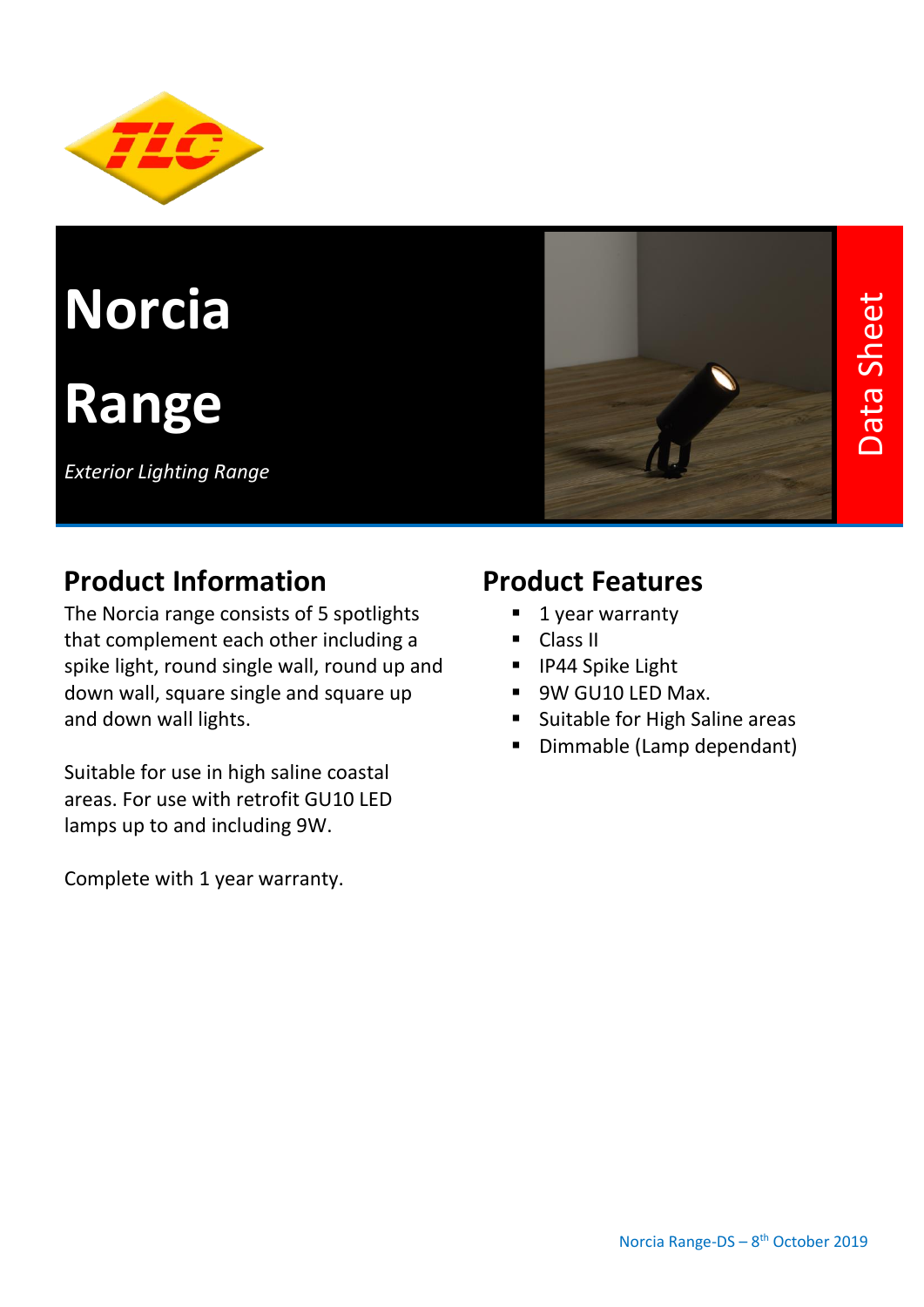### **Product Specification**

| Product<br>Code | <b>Product Description</b>               | Lamp<br>Cap | Maximum<br>Lamp<br>Temperature<br>$(^\circ$ C) | Wattage<br>Maximum<br>$(\mathsf{W})$ | Protection<br><b>Class</b> |
|-----------------|------------------------------------------|-------------|------------------------------------------------|--------------------------------------|----------------------------|
| KSR1504 BLK     | Norcia GU10 Round IP44 Spike Light Black | GU10        | 80                                             |                                      |                            |

| <b>Nominal voltage</b>                | 220-240V                      |
|---------------------------------------|-------------------------------|
| <b>Operating frequency</b>            | 50-60Hz                       |
| Lamp Supplied                         | No                            |
| Cable spec supplied with KSR1504 only | 1000mm 2x 0.75mm <sup>2</sup> |
| <b>IP Rating</b>                      | 65/44 (spike light)           |

#### **Construction**

| Body:     | 70% PC (Polycarbonate)/30% ABS (Acrylonitrile Butadiene Styrene) |
|-----------|------------------------------------------------------------------|
| Diffuser: | PC (Polycarbonate)                                               |

#### **Standards**

BSEN60598-1:2015 Luminaires – Part 1: General requirements and tests

#### **In Conformity with**

| LVD. | Low voltage directive 2014/35/EU               |
|------|------------------------------------------------|
| RoHS | Restriction of hazardous substances 2011/65/EU |

#### **Product Dimensions**



**KSR1504**